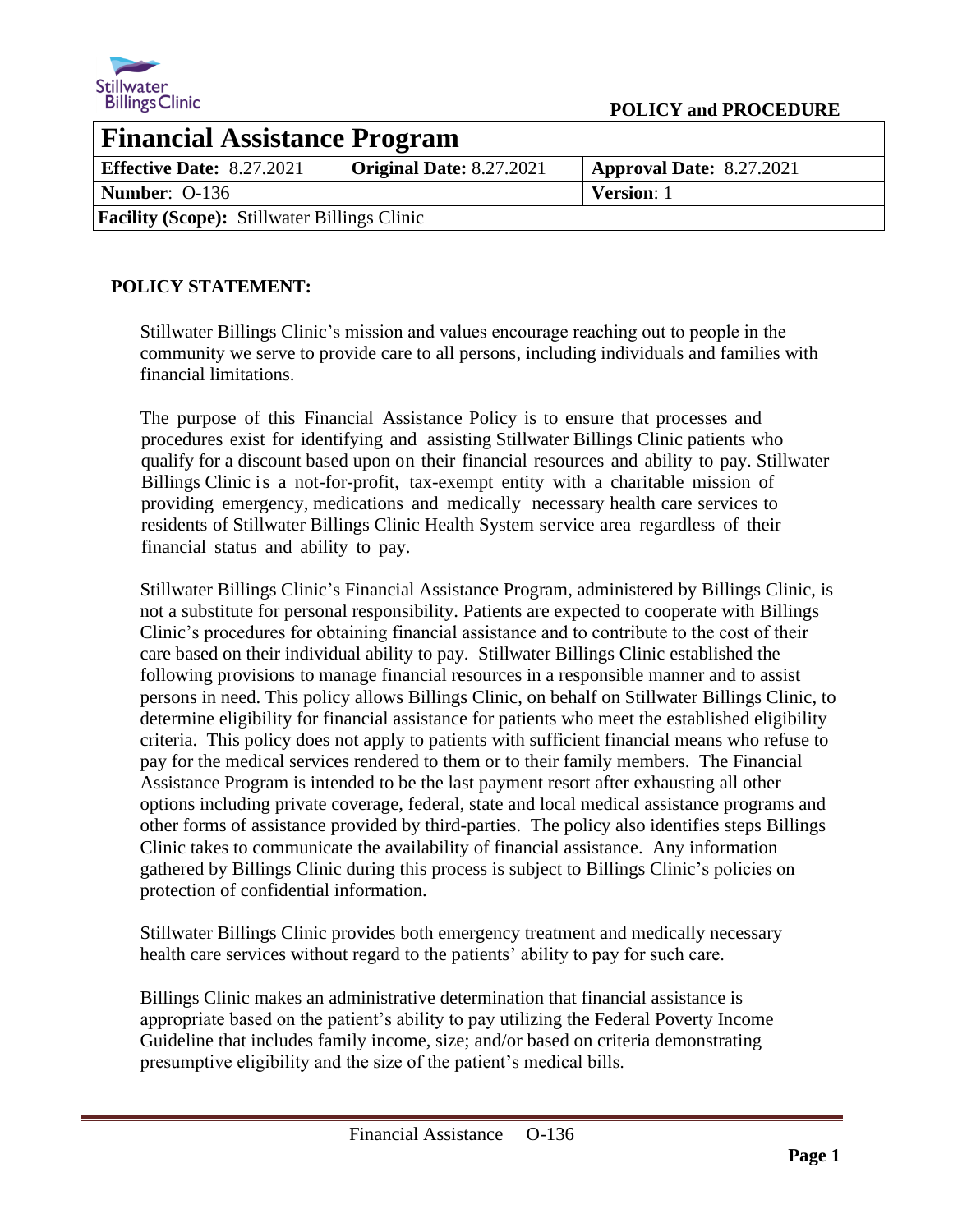

Billings Clinic determines that a patient is eligible for financial assistance by utilizing the family income levels tied to the most recent [Federal Poverty Guidelines](https://ncstoragemlbillings.blob.core.windows.net/public/Federal-Poverty-Guidelines.xlsx) and established corresponding discount percentages. The [Federal Poverty Guidelines](https://ncstoragemlbillings.blob.core.windows.net/public/Federal-Poverty-Guidelines.xlsx) are adjusted annually and align to discount percentages Billings Clinic utilizes. Billings Clinic ensures in all cases, a patient determined to be eligible for financial assistance will not be billed more than the amounts generally billed (AGB) by the Hospital for the same emergency or medically necessary services to individuals who have insurance covering such care.

Stillwater Billings Clinic and Billings Clinic regularly review their Financial Assistance Policies to ensure they comply with all applicable state and federal laws, rules, and regulations concerning the provision of financial assistance to patients who are uninsured or otherwise eligible. In addition, the policies reflect Billings Clinic mission and vision and explain the decision-making process of who may be eligible for Billings Clinic Financial Assistance programs and the amounts awarded.

# **NONDISCRIMINATION**:

Stillwater Billings Clinic renders health care services, and inpatient and outpatient services to all who need emergency or medically necessary care regardless of the inability of the patient to pay and regardless of whether and to what extent patients may qualify for financial assistance.

Stillwater Billings Clinic does not encourage or engage in any actions that would keep individuals from seeking care that is emergent. This includes demanding patients presenting in the emergency department to pay before receiving treatment; or by permitting debt collections activities in in the emergency department; or any other areas of the hospital that may interference with the provision of emergency care on a non-discriminatory basis.

# **DEFINITIONS**:

A. Amount Generally Billed (AGB) Patients determined to be eligible for financial assistance are not charged more than AGB for emergency or other medically necessary care. Eligible patients with insurance coverage are not personally responsible to pay more than AGB after all payments by the health insurer have been applied.

Billings Clinic uses the look-back method to determine the Amounts Generally Billed to individuals who have insurance covering emergency or other medically necessary care. The AGB percentage is applied by the  $120<sup>th</sup>$  day after the end of the 12-month July – June period the hospital used in calculating the AGB percentage.

The AGB percentages were calculated using all claims allowed by Commercial and Medicare insurers for inpatient and outpatient services over a 12-month period."

Total expected payment from allowed claims was divided by the total billed charges for the same claims. The AGB percentages are updated annually. The current Billings Clinic percentage is 55%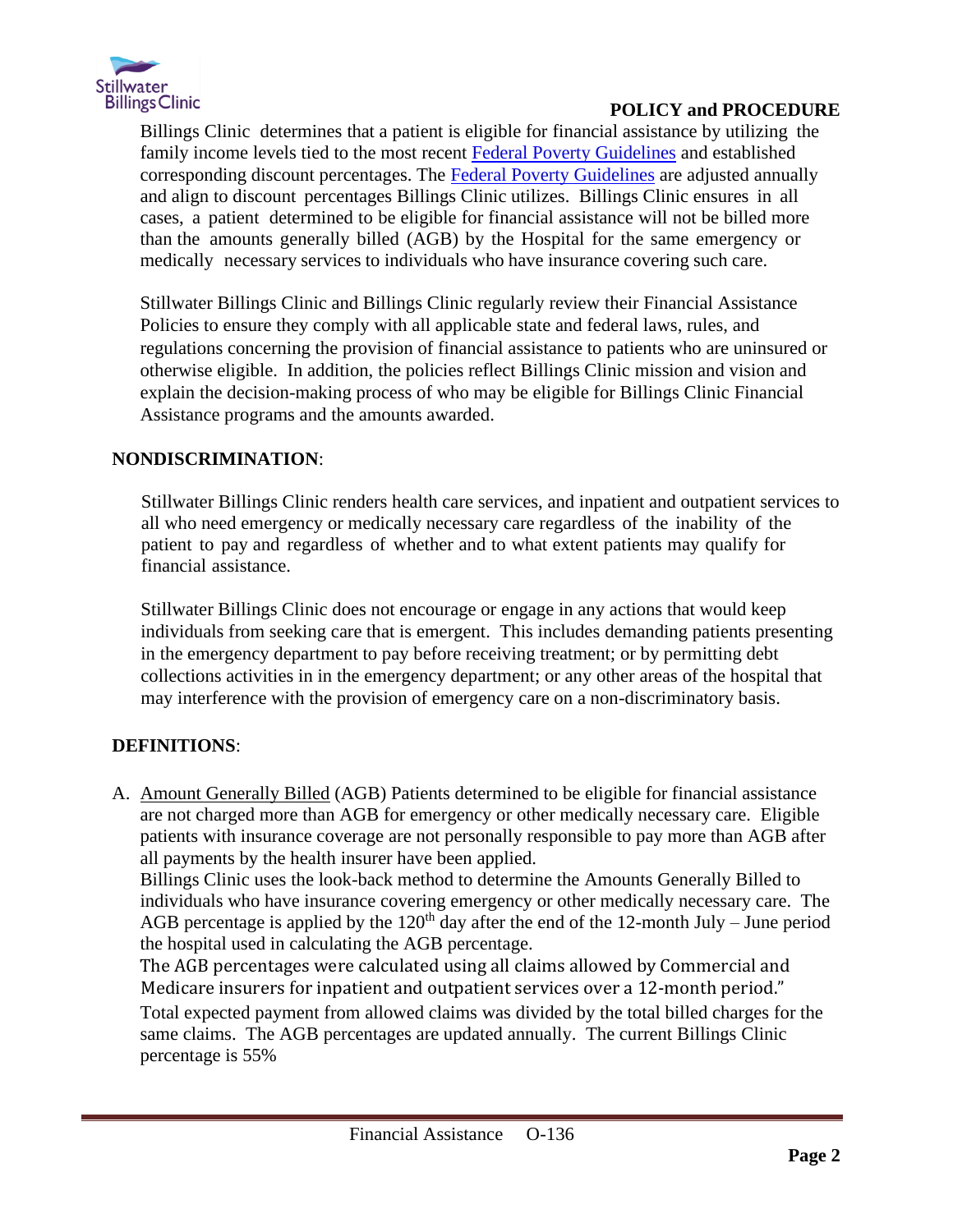

- B. Assets: Property of economic value such as but not to limited to, cash on hand, checking and savings accounts, certificates of deposit, vehicles, mineral rights, stocks, mutual funds, CDs, retirement funds and any other investments; provided.
- C. Bad Debt: Patient balances that are uncollected after reasonable attempts to collect. Balances may include remaining balances due after Financial Assistance has been applied according to the policy.
- D. Extraordinary Collection Action (ECA) Any action against the patient related to obtaining payment of a patient balance, where such action requires a legal or judicial process. By way of example, ECAs include most types of liens, foreclosure on real estate, attachment or seizure of bank accounts or personal property, commencing a civil action, causing arrest or a writ of body attachment, or garnishment of wages or other income. The term ECA also includes the reporting of a patient debt to a credit bureau or agency. However, ECAs do not include liens asserted by the Hospital on the proceeds of a personal injury judgment, settlement or compromise, nor the filing of a claim in a bankruptcy proceeding.
- E. Family: Defined by the Census Bureau as a group of two or more people who reside together and who are related by birth, marriage, or adoption. Per Internal Revenue Service's rules, if the patient claims someone as a dependent on their income tax return, they may be considered a dependent for purposes of the provision of financial assistance.
- F. Family Income: Income is the total annual cash receipts before taxes from all sources which includes, but is not limited to, gross wages and salaries before deductions, net receipts from nonfarm self-employment income, net receipts from farm self-employment, social security payments, railroad retirement, unemployment compensation, workers compensation benefits, veteran's payments, public assistance payments, Supplemental Security Income, Social Security Disability Income, alimony, child support, military allotments, private pensions, government pensions, annuity payments, college or university scholarships, grants, fellowships, dividends, interest, net rental income, net gambling or lottery winnings, assistance from outside the household and other miscellaneous sources. Noncash benefits (such as food stamps and housing subsidies) do not count as income.
- G. Federal Income Poverty Guidelines: (FPG)The most recent published federal income poverty guidelines for a household, which is revised and attached to this policy when they are published by the U.S. government.
- H. Financial Assistance: Full or partial discounts for emergency and medically necessary care for patients determined eligible under this policy.
- I. Legal Guardian: A recognized legal surrogate for the patient regarding medical and financial decisions, who would be authorized under Montana law to receive confidential health care information on the patient. This includes parents who are legally responsible for their minor children, close family members who are recognized by the patient or Montana law as having the legal ability to act on the patient's behalf regarding medical and/or financial decisions, or a legal guardian under Montana law.
- J. Medically Indigent: A patient who incurs catastrophic medical expenses is classified as Medically Indigent when payment would require liquidation of assets critical to living or would cause undue financial hardship to the family support system.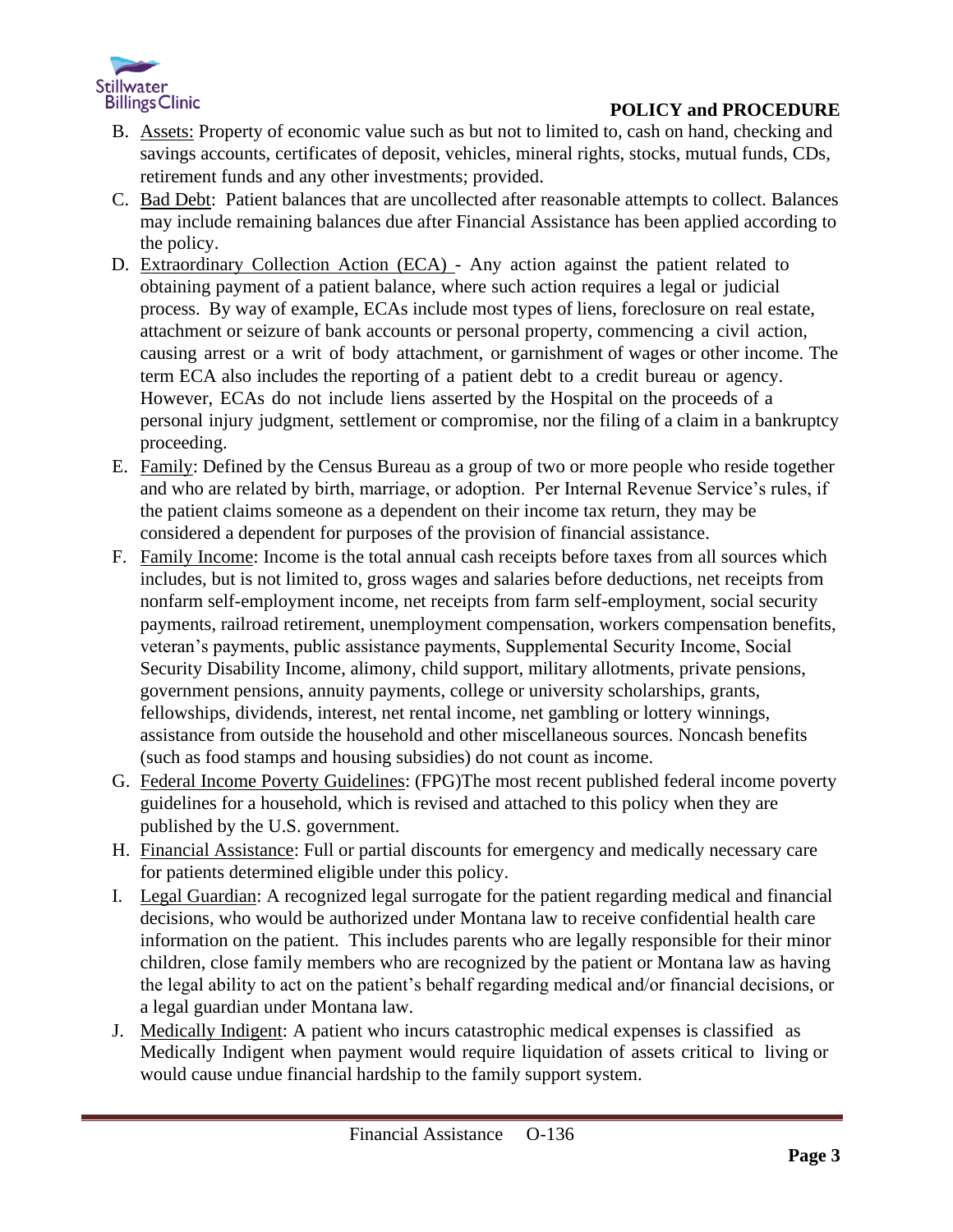

- K. Medically Necessary: Any inpatient or outpatient, including pharmaceuticals or supplies covered under Medicare. Medically necessary services do not include: any anesthesia services, elective cosmetic surgeries (for these purposes, cosmetic plastic surgery procedures designed to correct appearance for personal reasons are not considered "elective"); gastric bypass surgeries; tubal ligations and/or vasectomies and In Vitro Fertilization (IVF) services.
- L. Medication Assistance Program (MAP): MAP helps patients afford the prescription drugs they need by connecting patients with available patient assistance programs offering discounted or free prescription medication. MAP assists low income, uninsured or underinsured people in getting the medications they need but can't afford. To make an appointment with a MAP representative, call 238-2501 or 1-800-332-7156.
- M. Medications**:** Medications are drugs that are included as part of an outpatient or inpatient visit and are covered by financial assistance. Prescription medications ("take home" medications from your local pharmacy) are *not covered* by financial assistance. For additional assistance, refer to Medication Assistance Program (MAP) listed above.
- N. Presumptively Eligible: A completed Financial Assistance Application has not been submitted, but is eligible for financial assistance due to one or more of the following criteria:
	- 1. Homeless, including attestation from the patient that he or she is homeless
	- 2. Deceased with no estate
	- 3. Mentally incapacitated with no one to act on his or her behalf
	- 4. Any patient who qualifies for Medicaid may be eligible for Financial Assistance; this includes out of state Medicaid patients.
	- 5. Enrolled in one or more public assistance programs for low-income individuals having proof of eligibility in one program.
	- 6. Incarceration in a penal institution.
	- 7. Third party presumptive financial assistance scoring
- O. Responsible Party: The patient or any individual legally obligated to pay for the patient's debts for medical care, excluding third party payers.
- P. Third Party Payer: Any financial agent or entity, such as an insurance carrier, HMO, employee benefit plan, or government payer, with a legally enforceable obligation to pay for services billed to patient by Stillwater Billings Clinic. (Responsible parties, as defined herein, are not considered third party payers.)
- Q. Underinsured: The patient has some level of insurance or third-party assistance but still has out-of-pocket expenses that exceed his/her financial abilities.
- R. Uninsured: The patient has no level of insurance or third-party assistance to assist with meeting his/her payment obligations.

# **PROCEDURE:**

A. Services Eligible Under Process Under this Policy

 Determination for financial assistance qualifications includes inpatient and outpatient services. The policy covers professional services by physicians and other providers employed directly by Billings Clinic or who have been contracted to provide services at Stillwater Billings Clinic.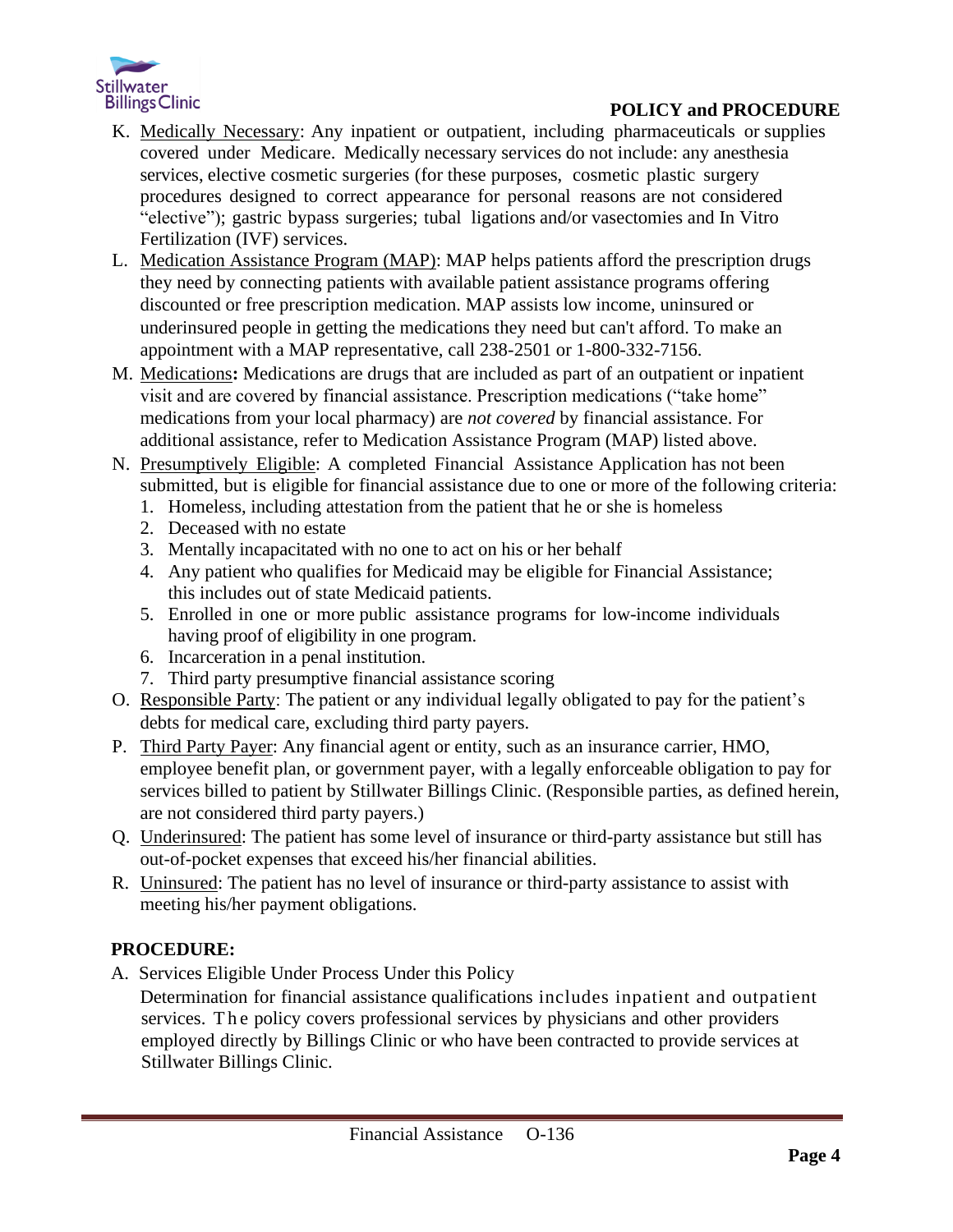

The following medically necessary health care services are eligible for financial assistance:

- 1. Emergency medical services provided in an emergency room setting.
- 2. Services for a condition which, if not promptly treated would lead to an adverse change in the health status of an individual.
- 3. Non-elective services provided in response to life-threatening circumstances in a nonemergency room setting; and
- 4. Medically necessary services, evaluated on a case-by-case basis at Stillwater Billings Clinic's discretion, except for all anesthesia services, which are billed separately**.**
- 5. To access a list of providers, contact a Patient Financial Counselor at 406-238-2601 or access it on the Billings Clinic website; **[www.billingsclinic.com/financial](http://www.billingsclinic.com/financial)**[.](http://www.billingsclinic.com/financial) 
	- a) Services eligible under this financial assistance policy include the following:
		- i. Trauma and emergency medical services provided in an emergency setting. Care continues until the patient's condition has been stabilized prior to any determination of payment arrangements.
	- b) Services NOT eligible for financial support include the following:
		- i. Elective procedures not Medically Necessary including, and not limited to, cosmetic services. (See definition of Medically Necessary)
		- ii. Other care providers not billed through Stillwater Billings Clinic (i.e. independent physician services, private-duty nursing, ambulance transport, transportation, pharmacy, hotel accommodations. Patients are responsible for contacting the service provider directly to inquire about potential financial assistance and available payment options.
		- iii. Services performed with Out of Network coverage whereby the patient knowingly elects to pursue services regardless of non-coverage benefits or penalty.
- B. Billing and Collection Process

Anytime during the billing and collection process, patients may apply for financial assistance to become eligible. Patients will first be offered a 12-month interest free payment arrangement or an extended payment arrangement through the Billings Clinic loan program. This can occur anytime during the cycle of the billing and collections process.

- 1. Accounts with Self Pay Balances will have a minimum of 120 days in the collection process.
- 2. During that time, numerous collection attempts are made with multiple contact attempts made by a series of letters (120 Day Accounts receive up to 3 letters and possibly more dependent on status of their account); and a minimum of 3 telephone calls or more depending on status of the account.
- 3. All Billings Clinic communications include information about the Financial Assistance Program, a number to call, a webpage address for an application, and a plain-language summary of the Financial Assistance Policy (FAP) and the actual Financial Assistance Policy.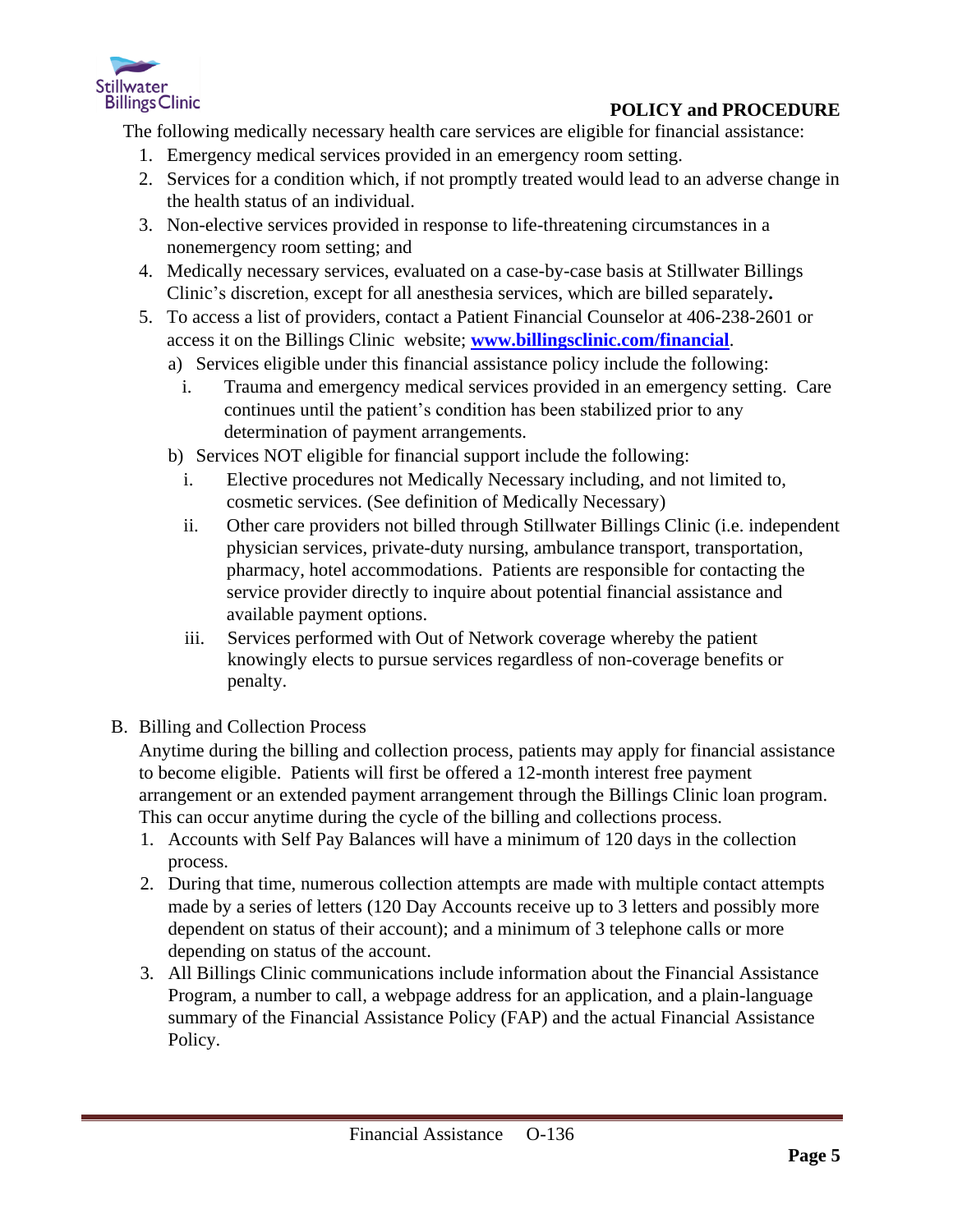

C. Eligibility Criteria

When eligible Financial Assistance is determined, patients with a family income at or below 200% of the current Federal Poverty Guidelines receives a 100% adjustment patient owed portion of the billed charges (full write-off).

Patients with a family income between 201% and 400% of the current [Federal Poverty](https://ncstoragemlbillings.blob.core.windows.net/public/Federal-Poverty-Guidelines.xlsx)  [Guidelines](https://ncstoragemlbillings.blob.core.windows.net/public/Federal-Poverty-Guidelines.xlsx) receive an adjustment based on Billings Clinic's sliding-scale for discounts for the patient owed portion of the billed charges. It should be noted that any percentage between 300% to 400% receive the 55% discount regardless of where they may fall on the sliding scale. Because the patient was determined to receive an adjustment, patients are not charged more than Amount Generally Billed (AGB).

- 1. Financial assistance under this policy is available without regard to the patient's race, color, creed, religion, national origin, gender, gender identity, sexual orientation, age, marital status genetic information or disability.
- 2. Patient care, which is not medically necessary, including elective, cosmetic, or other care deemed to be generally non-reimbursable by traditional insurance carriers and government payers, is not considered eligible for financial assistance.
- 3. Minor Children/Divorced Parents for the minor children of divorced parents, when both parents/legal guardians are responsible parties, information regarding both parents are required to complete a Financial Assistance Application. However, if after reasonable efforts, circumstances prevent the applicant from obtaining financial information for all responsible parties, information from responsible parties residing in the same household of the minor child/children are used to make the determination.
- 4. Financial assistance provided by Billings Clinic under this policy is secondary to all Third-Party Payers and other financial resources available to the patient. This includes, but is not limited to:
	- a) Group or individual medical insurance plans
	- b) Employee benefit plans
	- c) Workers Compensation plans
	- d) Medicaid, state or county medical programs
	- e) Other state, federal or medical programs
	- f) Third party adjudged to be legally liable for a patient's medical expenses (i.e., auto accidents or personal injury claims)
	- g) Any other persons or entities that have a legal responsibility to pay for the medical services
	- h) Crime victims eligible for financial assistance
	- i) Medical care cost covered by government programs of other countries
- 5. To the extent that charges for medically necessary services provided by Stillwater Billings Clinic are not paid for by a Third-Party Payer, a 100% financial assistance reduction may be provided to cover Stillwater Billings Clinic's charges for patients who satisfy the following conditions:
	- a) The net available assets of the Responsible Parties are no greater than two times the Federal Income Poverty Guidelines as adjusted for household size, and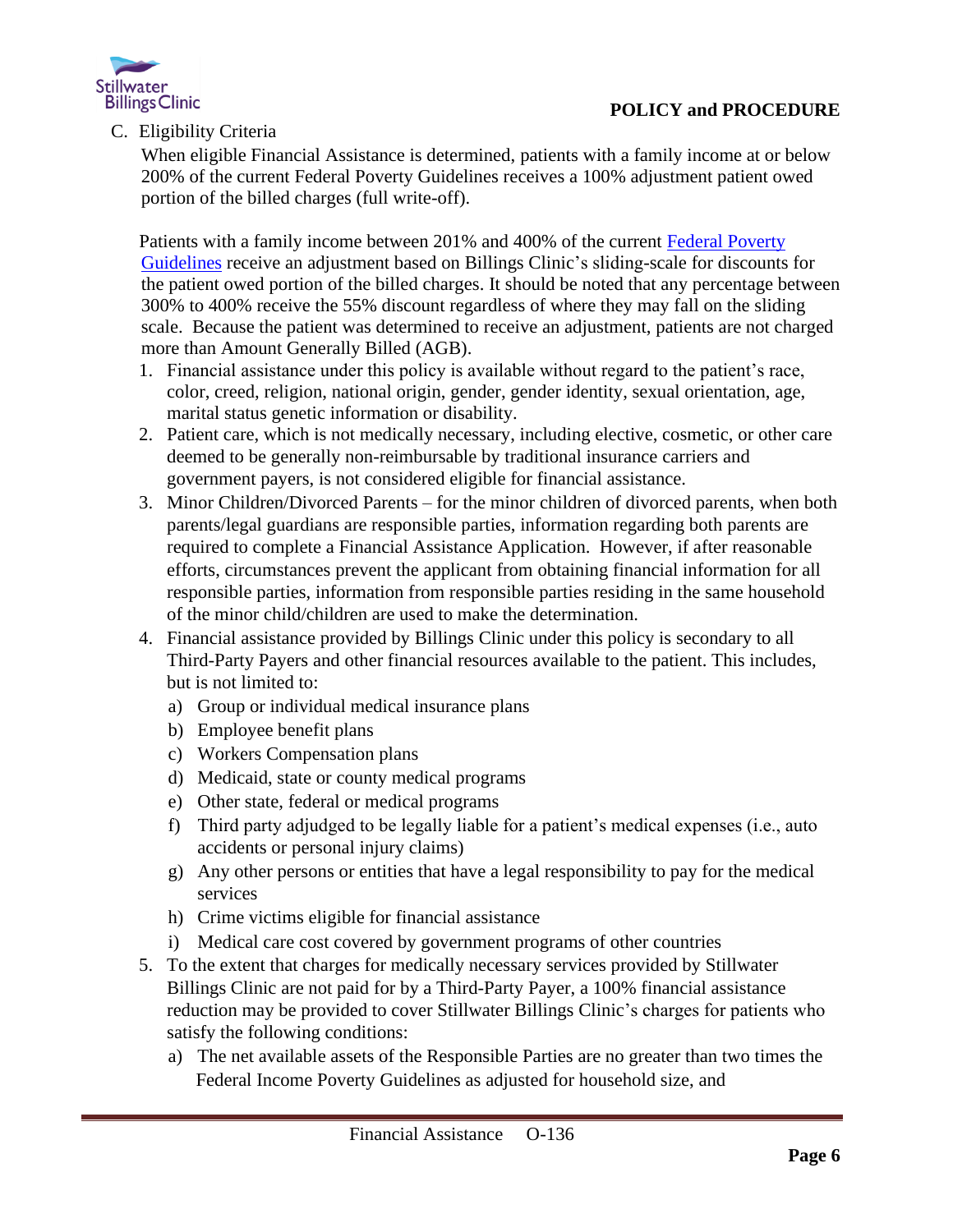

- b) The gross income of the Responsible Parties is up to 200% of the Federal Income Poverty Guidelines as adjusted for household size.
- 6. Partial financial assistance may be provided if the following conditions are met:
	- a) If net available assets of the Responsible Parties are no greater than three times the Federal Income Poverty Guidelines as adjusted for household size and
	- b) The gross income of the Responsible Parties is between 200% and 400% of the Federal Income Poverty Guidelines as adjusted for household size.
- 7. Partial assistance is determined as a percentage of the amount owed to Stillwater Billings Clinic, based upon where the application falls on the Federal Income Poverty Guidelines.
- 8. Billings Clinic considers the following circumstances and other similar circumstances in evaluating applicants who do not otherwise qualify for financial assistance under this policy.
	- a) Catastrophic medical debt is defined as medical debt which is more than 25% of the annual income of the patient's family. Stillwater Billings Clinic debt in excess of the 25% is adjusted off to financial assistance.
		- i. For both Uninsured patients and Underinsured patients, the time frame calculation for the annual income cap is based on the 12-month calendar year (January – December).
- 9. For Underinsured patients, Furthermore, other circumstances may compellingly show that full payment of outstanding medical expenses could cause serious social and financial hardship to the patient or the household. These circumstances may warrant that an exceptional financial assistance reduction be considered.
- D. Application Process

Patient inquiring about financial assistance is asked to complete the Financial Assistance Application with all necessary documentation as explained in application instructions on Financial Assistance Application. In unique situations where all of the documentation may not be available, a special review of the information provided may be completed and documentation may be accepted. For medications that don't meet these criteria (such as prescription drugs), the patient is referred to the Medication Assistance Program or Case Management.

Where and when possible, a Financial Counselor or designated staff conducts an interview with the patient, the guarantor, and/or his other legal representative prior to the admission or rendering of service. If an interview is not possible prior to the admission or rendering of service, the interview is conducted upon admission or as soon as possible thereafter. In the case of an emergency admission, the evaluation of payment alternatives take place after medical care is provided

The application process may be waived if Billings Clinic elects to utilize other software programs or third-party financial assistance scoring system.

A copy of the Financial Assistance application is available on line at [www.billingsclinic.com/financial](http://www.billingsclinic.com/financial) or from any Financial Services Counselor located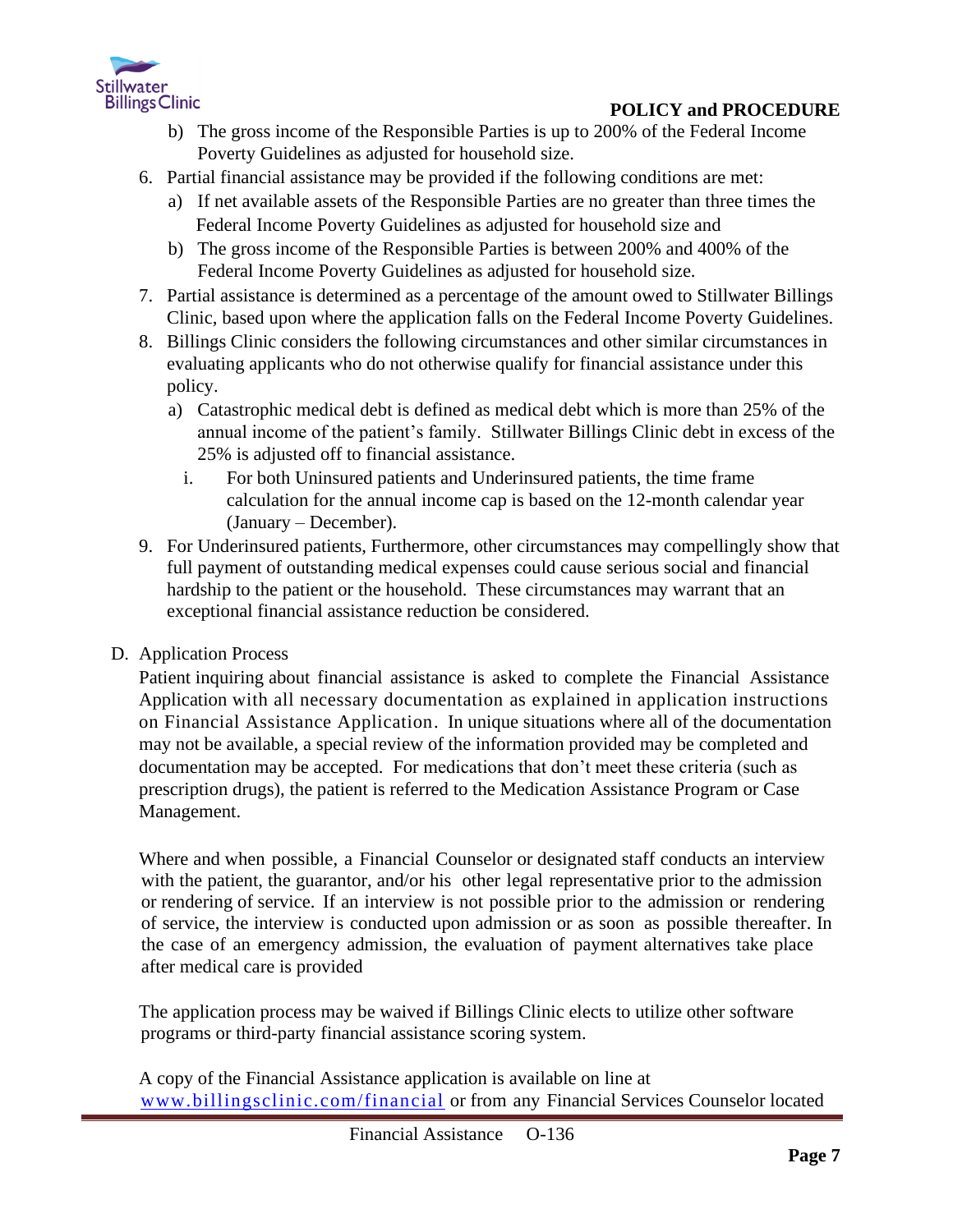

in Patient Financial Services Department at Billings Clinic at Billing Clinic Hospital Atrium or at Stillwater Billings Clinic. A Billings Clinic Financial Services Counselor is contacted at (406) 238-2601 for assistance in completing the application or to answer questions

- 1. Persons requesting financial assistance, authorize Billings Clinic to make inquiries of employers, banks, credit bureaus, and other institutions for the purpose of verifying information Billings Clinic requires in order to determine eligibility for financial assistance.
- 2. The completed Financial Assistance application accompanied by legible and accurate photocopies of the following documents for purposes of verifying eligibility are requested:
	- a) Complete IRS tax returns for the most recently completed calendar year of all responsible parties.
	- b) Payroll check stubs or other documentation of monthly income sources reflecting income of all responsible parties for at least the three months prior to the application.
	- c) For self-employed individuals, a profit and loss statement for the current year to determine current income.
	- d) Written verification from public assistance agencies, such as Medicaid or State medical, reflecting denials for eligibility.
	- e) Written verification of denial for unemployment or worker's compensation benefits (upon request) and as appropriate.
- 3. Income is annualized, when appropriate, based upon documentation provided.
- 4. Confidentiality of information is maintained for all who seek and/or receive assistance, as required by Stillwater Billings Clinic policy and federal and state law. Copies of the supporting documents are kept with the application form.
- 5. Billings Clinic may request additional documentation and/or information, which, in the exercise of reasonable discretion, Billings Clinic determines is, needed to verify eligibility for financial assistance and to complete the processing of the application.
- 6. Financial Assistance Applications are considered if received at any time during the 240-day period following the first post-discharge billing statement issued by Stillwater Billings Clinic to the patient for such care.

7. Third party presumptive financial assistance scoring occurs automatically and does apply any automatic discount awarded to the date of service scored.

E. Eligibility Determination Process

Once a completed Financial Assistance Application is received, Billings Clinic Financial Services Counselors review the application and forward approved applications to Patient Financial Services Director and or Billing Director per the Policy Administration section; page 12 of this document for final approval. Patients who are determined to be Presumptively Eligible may be processed for financial assistance without need for completion of the Financial Assistance Application or other additional information from the patient.

Upon the first patient interview via telephone or in person, the Patient Financial Services Counselor gathers or shares the need for information regarding all existing third-party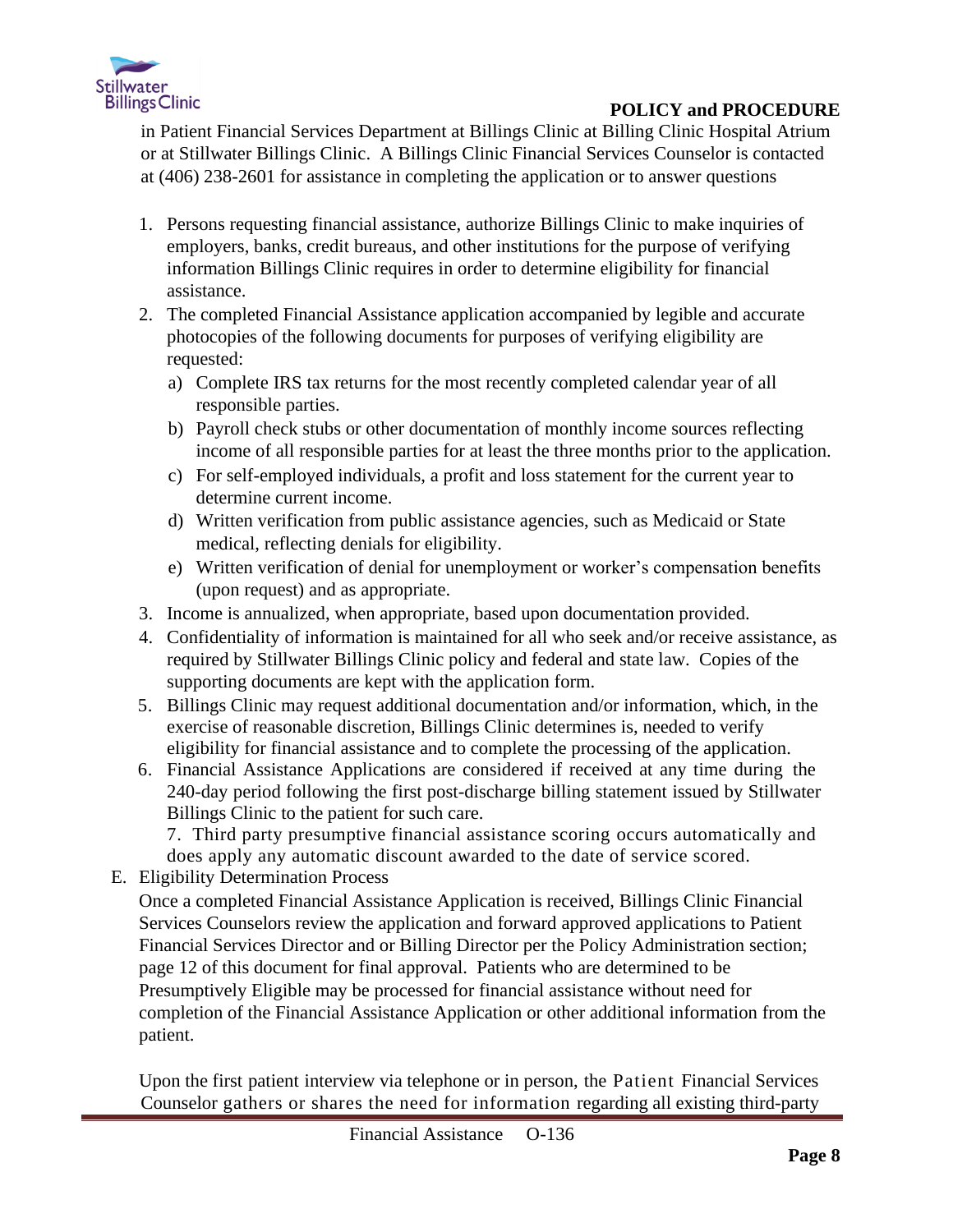

coverage. In situations where a patient has limited or no third-party coverage, the Financial Counselor certified as an Application Counselor in the Marketplace will determine if the patient qualifies for medical assistance from other existing financial resources such as Medicaid, crime victim's compensation funds, Montana Marketplace, or other state and federal programs. The Financial Services Counselor or designated vendor staff assists patients with eligibility for available programs. If the requested information is not provided or patient refuses, he or she is ineligible for financial assistance pursuant to this policy. If the financial assistance application is denied, or not adequate, patient is notified, and information is retained for submission if additional information is submitted. In cases where third-party coverage (including private insurance or payment by governmental program) is nonexistent or likely to be inadequate, the Financial Services Counselor informs the patient of the availability of financial assistance. However, in cases where third-party coverage is denied because the patient failed to comply with the insurer's stated pre-certification requirements and or coordination of benefit requirements, the patient will be ineligible for financial assistance pursuant to this policy.

Granting financial assistance is based upon the patient supplying a completed and accurate Financial Assistance Application, receiving counseling regarding Montana Insurance Marketplace exchange regarding insurance options available if appropriate, and the patient's timely cooperation with the application process. The Responsible Party is given twenty (20) business days from receipt of an application to complete and return the Financial Assistance application. Special circumstances may warrant an extension of the twenty (20) business days allocated to complete the financial assistance application.

Billings Clinic will request information as listed on the application although Billings Clinic may request additional information and patients may voluntarily provide additional information that they believe to be pertinent to eligibility. When Billings Clinic contacts the patient to request missing information, the patient is given 15 calendar days to respond. This is also the case when appealing a final determination. Failure to respond will result in the application being suspended from further processing; the patient may re-activate the application by providing the requested information at any time during the 240-day period following the first post-discharge statement issued by Stillwater Billings Clinic to the patient for such care. If a patient provides information that is inaccurate or misleading, he or she may be deemed ineligible for financial assistance and, accordingly, may be expected to pay his or her bill in full.

Patients who are uninsured and who do not qualify for financial assistance may contact Billings Clinic to discuss payment options, including the availability of a payment plan. Financial Services Counselors informs such patients of any other discounts that are available under other Stillwater Billings Clinic or Billings Clinic policies.

- F. Presumptive Financial Assistance Eligibility
	- 1. There are instances when a patient may appear eligible for financial assistance discounts, but there is not a financial assistance form on file due to lack of supporting documentation. If adequate information is provided by a patient or Responsible Party or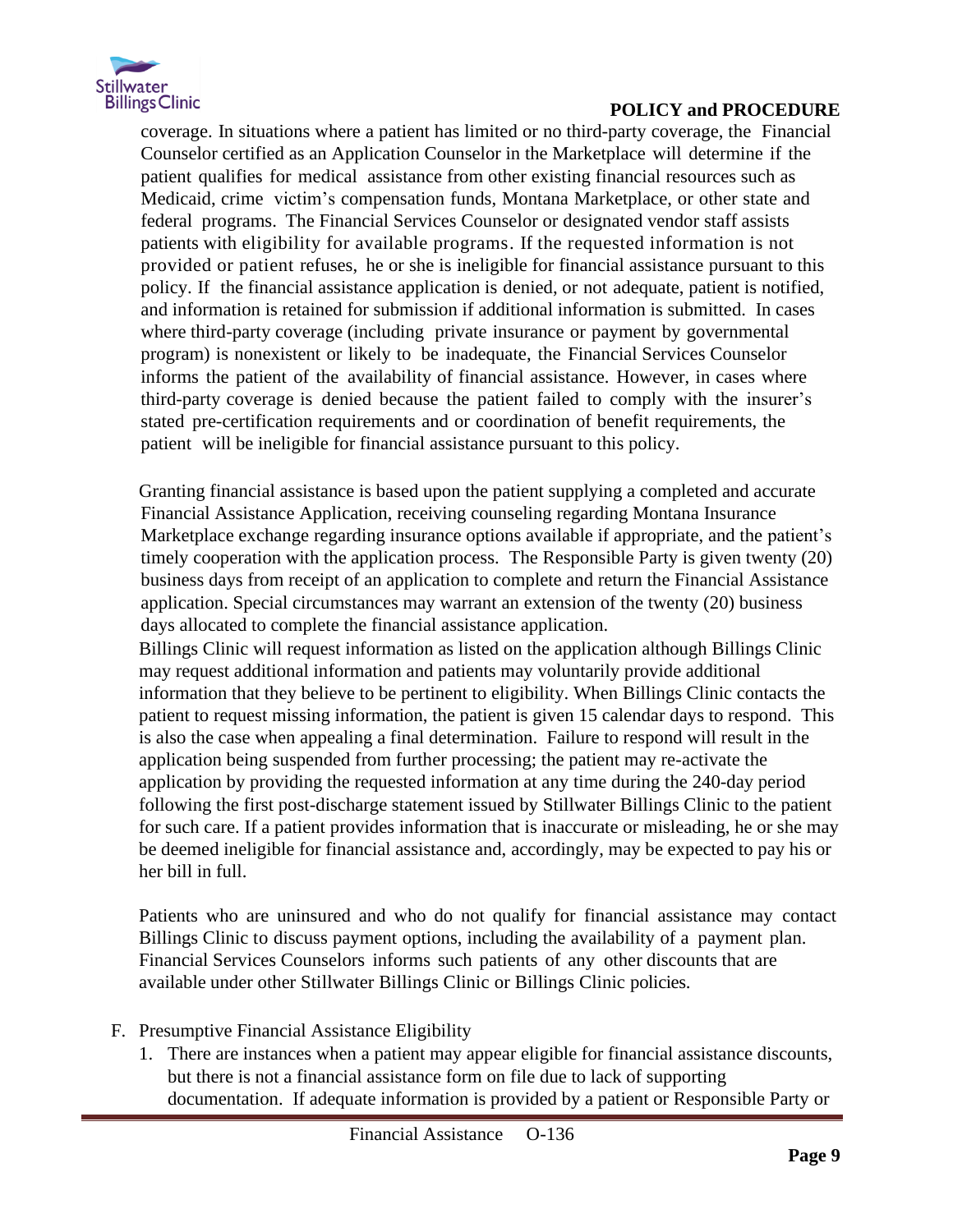

through other sources that could provide sufficient evidence to provide the patient with financial assistance, Billings Clinic may rely on information provided by outside agencies in determining estimated income amounts for the basis of determining financial assistance eligibility. Once determined, due to the inherent nature of the presumptive circumstances, the only discount that can be granted is a 100% write off from the account balance. Presumptive eligibility may be determined based on the qualification for one or more of the following:

- a) State-funded low-income prescription programs
- b) Patient is deceased with no known estate
- c) Homeless, or receiving care from a homeless clinic
- d) Supplemental Nutrition Assistance Program (SNAP), also called Food Stamps
- e) Women, Infants and Children programs (WIC)
- f) Subsidized/low-income housing assistance
- g) Low Income Energy Assistance Program (LIEAP);
	- i. To demonstrate presumptive eligibility, the patient or Responsible Party will provide proof of eligibility with a current copy of confirmation (such as a letter of approval or other evidence of current coverage or participation in the program).
- h) Any patient who qualifies for Medicaid may be eligible for Financial Assistance this includes out of state Medicaid patients.
- 2. Billings Clinic may use other software programs and/or a third-party financial assistance scoring system to determine presumptive financial assistance. The third-party **f**inancial assistance scoring may be applied to any patient account upon initial visit or anytime during the billing cycle.

Financial data includes the following data elements when scoring an account (household Size, income, percent of federal poverty level and debt-to-income ratio).

If Financial Assistance is awarded through third party financial assistance scoring; this discount will be applicable for all visits for the guarantor and family for a 2-month time frame starting with the date of service scored. All adjustments will be electronic without notification to the guarantor.

Data elements are derived from both credit and public record data sources without credit reporting.

### G. Asset Exclusions

- 1. Billings Clinic may exclude the following assets for the net available household asset computation without affecting eligibility for the Financial Assistance Program:
	- a) A home that is the primary residence (home values up to \$130,000 shall be exempt)
	- b) Personal property for use in the home
	- c) Vehicle(s) up to a combined value \$15,000 with value based on the current blue book appraisal amount (excludes motor homes)
	- d) Liquid assets including cash, savings, stocks, bonds etc. up to \$1,000 for one person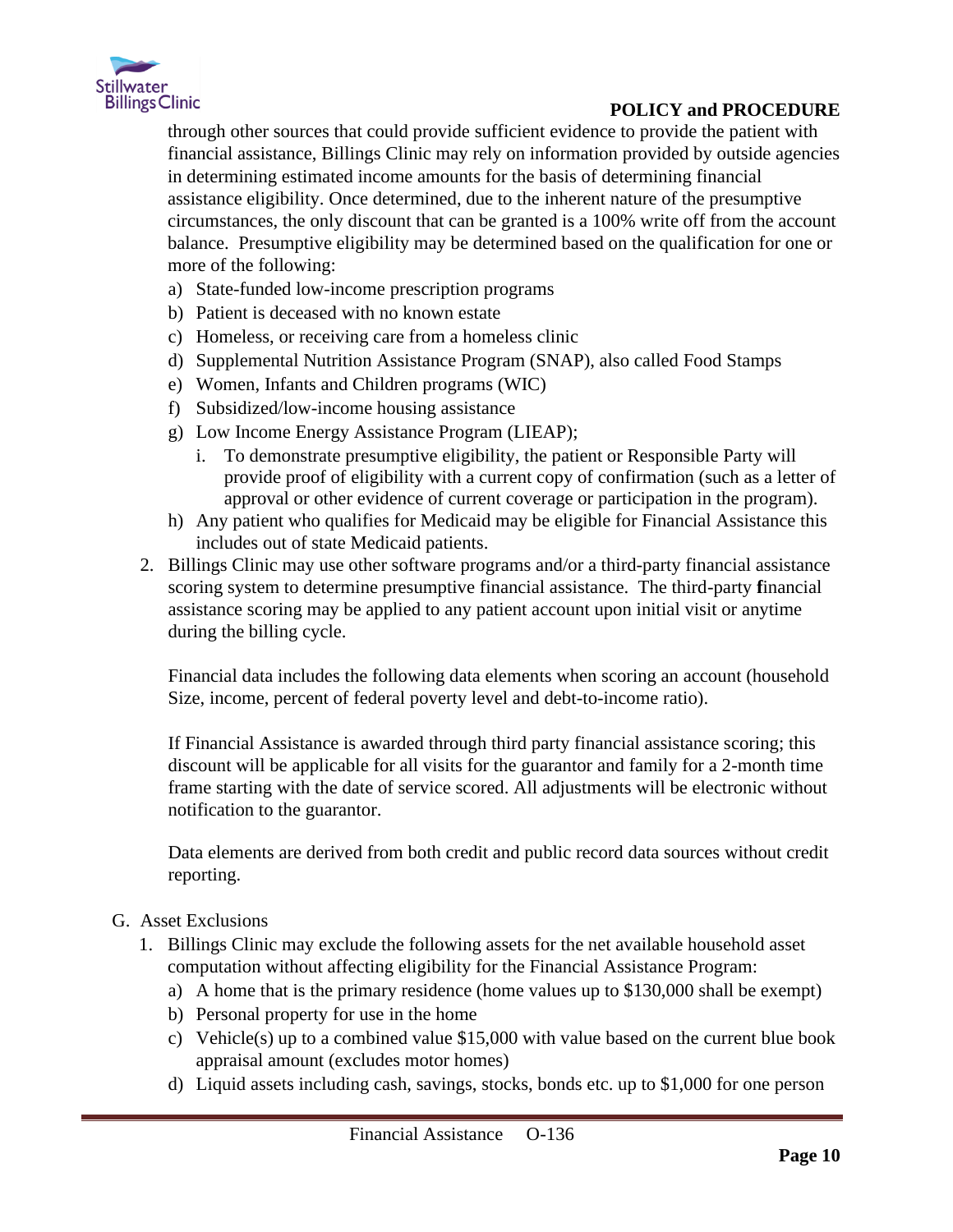

\$2,000 for two people; and \$500 for each additional person in the household

- e) Other assets directly related to the earnings and livelihood of the household may be exempt if deemed necessary and reasonable to the continued ability to earn a livelihood
- H. Liability Limitations
	- 1. Billings Clinic may exclude the following liabilities from the net available household asset computation:
		- a) Credit card debt of up to \$1,500 unless documented for medical expenses
		- b) Any portion of the home or vehicle used as asset exclusions are exempted as a liability up to the outstanding amount due or the maximum asset limitation amount
- I. Communication of the Financial Assistance Program to Patients and the Public**.** Stillwater Billings Clinic publicizes the availability of financial assistance, including contact information, using various means, which may include, but are not limited to, publishing notices in patient bills; posting or distributing notices in public areas on facility campus, and at other organizations as Stillwater Billings Clinic may elect; on the website; and in the Conditions of Admission and/or Conditions of Registration documentation. Such information shall be provided in the primary languages spoken by the population serviced by Stillwater Billings Clinic. Referral of patients may be made by any member of the Stillwater Billings Clinic staff or medical staff, including physicians, nurses, financial counselors, social workers, case managers, chaplains, and religious sponsors. A request for financial assistance may be made by the patient or a family member, close friend, or associate of the patient, subject to applicable privacy laws.
- J. Notification

Billings Clinic notifies the patient and/or Responsible Party in writing of the final determination within forty-five (45) calendar days of Billings Clinic's receipt of a completed application. The notification includes a determination of the amount for which the patient and/or Responsible Party are financially accountable. Denials are written and include instructions for appeal or reconsideration. Billings Clinic may pursue collection actions against patients found ineligible for financial assistance, patients who received discounted care or medical hardship discounts but are no longer cooperating in good faith to pay the remaining balance, or patients who have established payment plans but are not in accordance with the payment plan. All collection practices follow the Fair Debt Collection Practice Act.

### K. Appeals

- 1. The patient and/or Responsible Party may appeal a denial of eligibility for financial assistance by providing additional information to the Patient Accounts Department within 14 calendar days of receipt of notification of denial. Appeals are reviewed by the Patient Accounts Manager or designated counselor staff for a final determination. If the final determination affirms the previous denial of financial assistance, written notification is sent to patient, legal guardian, and/or responsible party.
- 2. If an appeal is filed within 12 calendar days of final determination, any collection efforts are suspended pending the outcome of the appeals process.